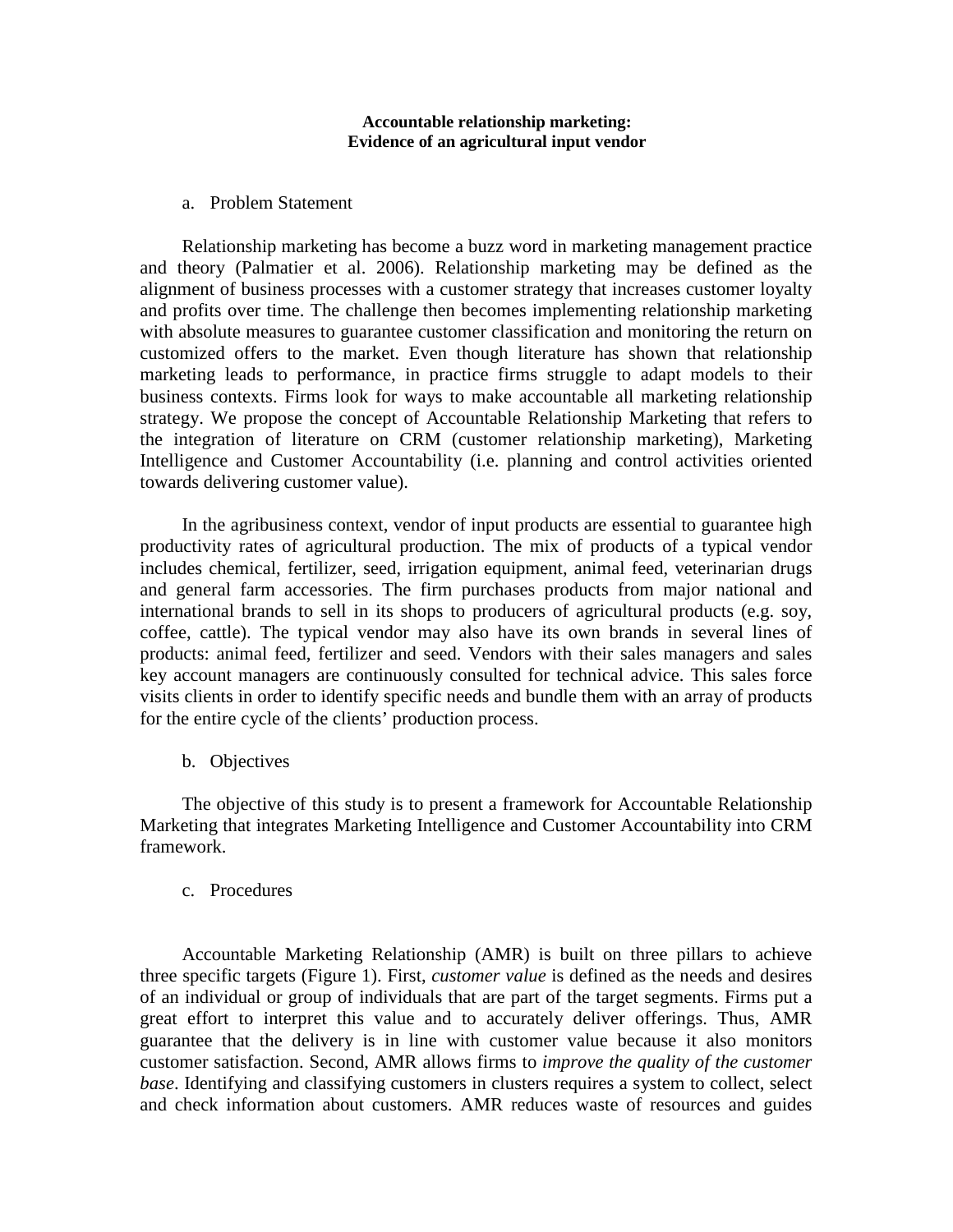firms to turn the focus to profitable clusters. Third, AMR increases overall *profitability* of firms. Through the alignment of operations, tactics and strategic activities, firms can concentrate efforts on the customer orientation.



Figure 1: Framework of Accountable Relationship Marketing

There are three pillars of ARM: Customer Marketing Relationship (CRM), Marketing Intelligence and Customer Accountability. The classical CRM model suggests four critical stages (Peppers and Rogers 2004). First, it is necessary to *identify* customers and develop a workable data base. Second, a *differentiation* strategy must be implemented in the customer data base. Customers have to be divided into clusters according to set of criteria that might be profitability, purchase volumes, purchase potential and credit risk. Third, firms need to *interact* with customers by means of its boundary spanning. All boundary spanning must be trained to offer solutions and deal with specific needs of customers. Boundary spanning needs also to be able to promptly deal with conflict as they emerge. The interaction is oriented to target clusters allowing resources to be allocated to the customer that brings profits to the firm. Four, there is a need to *personalize* the offering and create social events to stimulate prone choices. The experience customers are exposed in these customized actions feeds back customer loyalty. These four stages comprise the classical CRM model. However, firms face difficulties to fully implement a CRM model. There are two aspects to deal with: managing prospects and measuring CRM results. In order to tackle these two aspects, we propose that marketing intelligence and customer accountability to move CRM to an ARM mode.

Marketing intelligence provides a company with a method to systematically monitor the market. The method suggests a careful investigation of the specific needs of customers of each area and to deeply understand the market strategies of competitors. This allows a detailed evaluation of the market share of the firm and development of strategies to increase the share in every assessed market. According to Jerry Miller (2002), marketing intelligence process is based on well informed business-oriented questions in a formal and systematic way. The "intelligence" is built by filtering information, purifying and interpreting. In the end, it is well beyond interpreting a market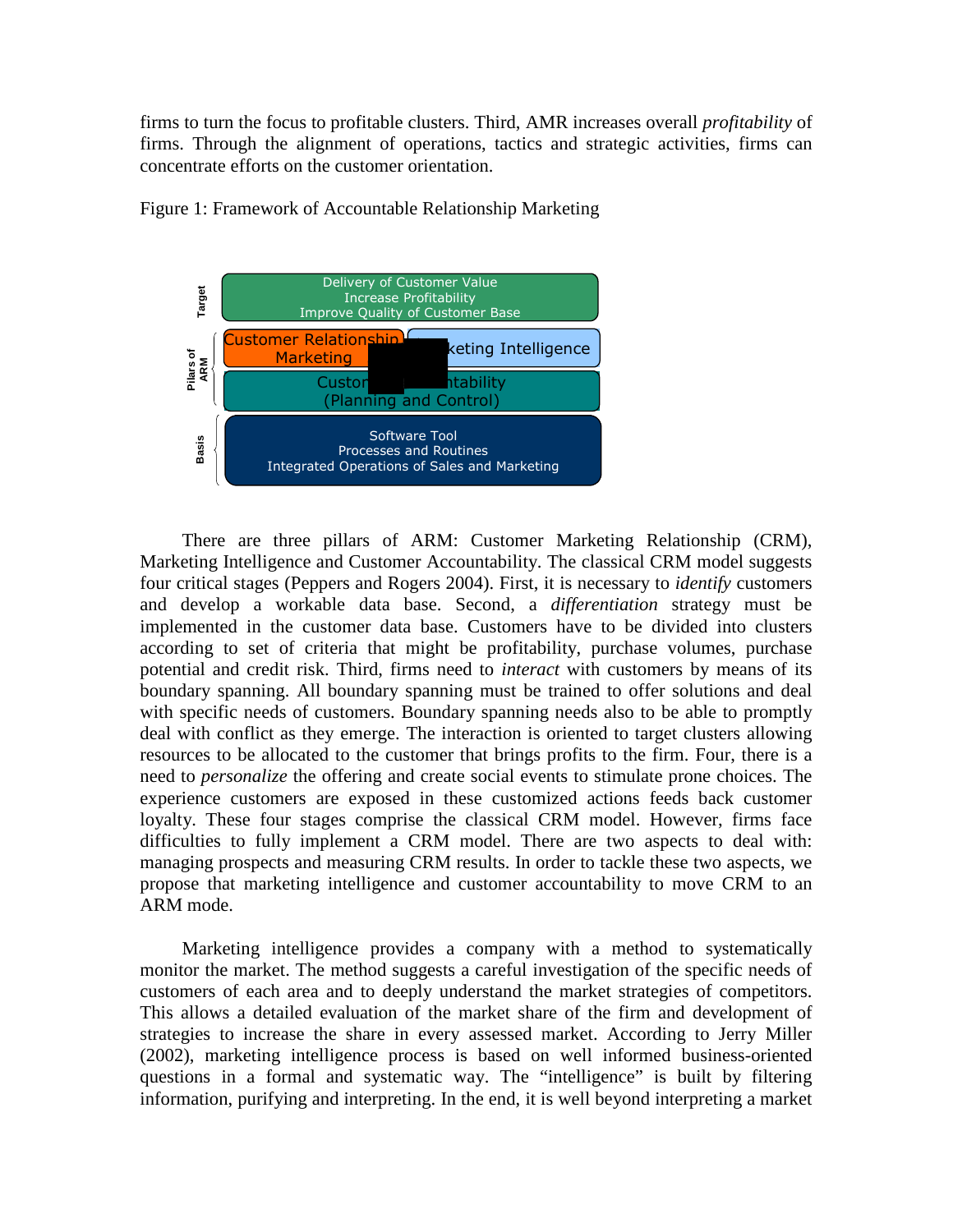report; it refers to the development of related analyzes and exclusive perspectives about the market. A manager may notice that the marketing intelligence process generates recommendations about future events, and not a report to justify decisions of the past. The process ends providing strong insights that improve the work done in a specific market and to implement market expansion strategies.

Miller (2002) suggests that the development of a Marketing Intelligence Plan must follow four steps. First, it is necessary to identify the focal point, a person or department, which is responsible for the project. Second, data collection is undertaken by sorting out facts and records of the firm. There is then the analysis and synthesis of the information to finally distribute the "intelligence" to the decision makers.

Three kinds of marketing intelligence plan are based on its purpose. There is a strategic intelligence, when it involves strategic decision making personnel. This plan is often developed for product development or in the process of mergers and acquisitions. There is a corporative intelligence plan, which includes a wide variety of facts throughout the internal and external environment of the organization and its business. Finally, competitive intelligence, concentrates on the current and potential perspectives of the strengths and weaknesses of the business.

During the complex process of implementation of a marketing intelligence, a firm may face setbacks. There may be a low engagement of people directly and indirectly involved in the project. The procedures to capture information must be formalized and the people assigned to collect date have to receive enough support to avoid the risk of incomplete or lack of information requested. Another setback is the information overload. Managers in charge of processing and analyzing the data may face problems to deal with all the information collected. This creates negative reaction of the people assigned for the data collection and a huge problem for the next data collection cycle. Marketing Intelligence Managers must carefully consider in the outset the amount and kind of information necessary to produce the expected "intelligence". There is also a setback related to reliability. As data collection costs are high, firms may decide to reduce investments on cross checking information with different sources. All of these setbacks must be considered when launching a marketing intelligence initiative. Overall producing intelligence reports may contribute to a CRM program. It can identify prospects in areas that the firm has a low market share. Most importantly, it monitors the evaluation of market shares once a CRM delivery is put in place. Therefore, in ARM, marketing intelligence must be incorporated into the CRM activities.

Customer Accountability is the other contribution to develop an ARM. Customer accountability refers to the activities of planning and control oriented to a customer strategy. Very often accountable systems (i.e. software, procedures and methods) are defined to evaluate and report on department and product basis. Firms are prepared to produce financial reports on the basis of departments. Controllers are prepared to produce cost reports on the basis of products and production lines. In a customer accountability method, managers need to set customer-related measures that override hierarchical demands of accountability for traditional financial performance.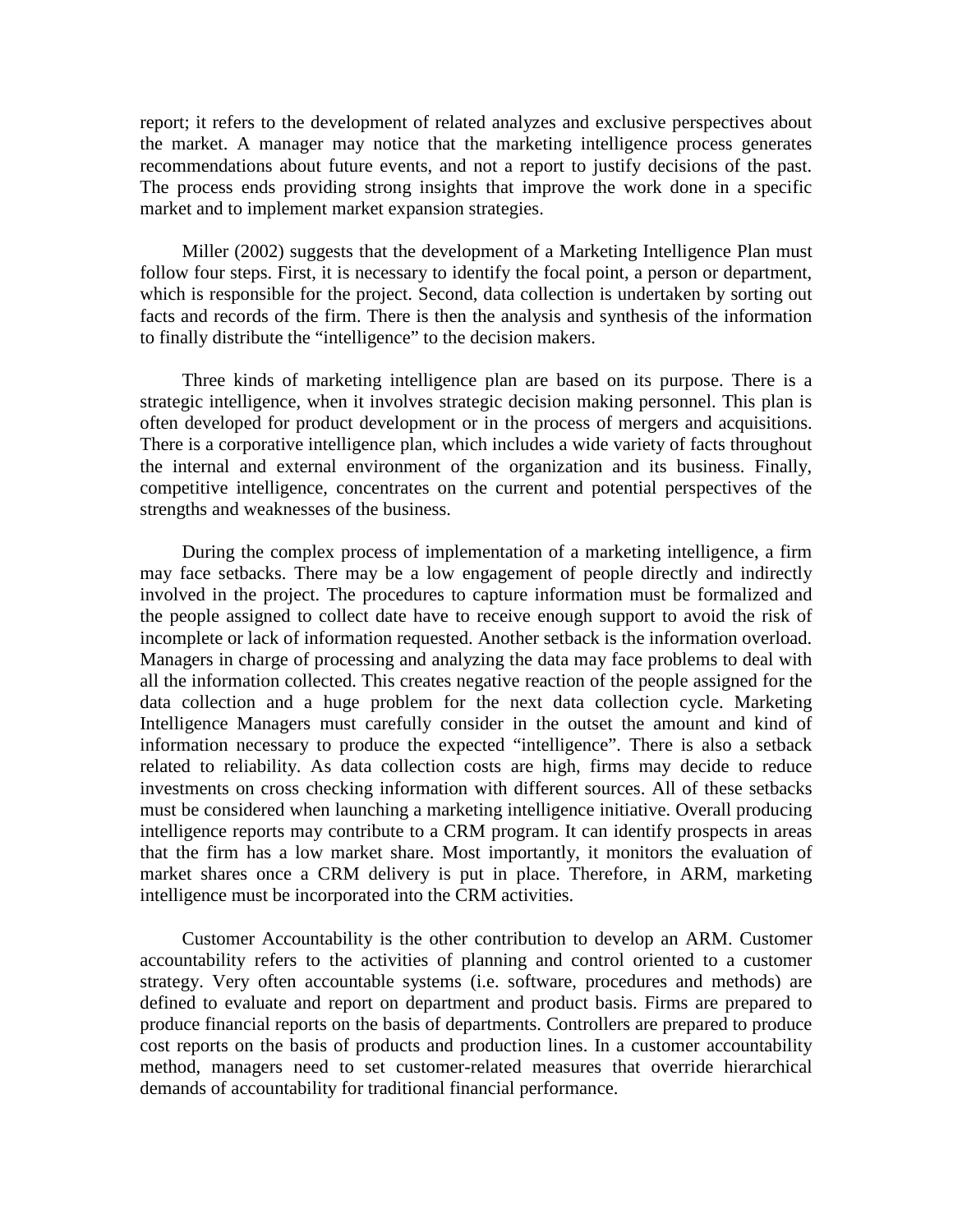Managers in charge of customer accountability need to define how far out the reporting plan should go. There is debate as to what planning time horizon is appropriate. Initial steps must be undertaken during the budgeting annual process in the traditional financial management annual activity. At this point, it is relevant to gather information from the Customer Relationship Marketing program and Marketing Intelligence, and incorporate all in the financial controls. The aim here is to assess business performance management and look for inconsistencies between past actions with current results.

Managers have to follow six steps to implement customer accountability. First, in the preparation step, the planning phase for the budgeting process must concentrate time on creating the assumptions and identifying the proper data to the analysis and reports. Second, managers validate the different budget versions for accurately capture results of business activities. Third, the training step guarantees that all people directly involved is fully aware of assumptions and models. The ongoing step is the next. It allows firms to invest time and efforts on collecting and preparing the budgeting reports. Finally the analysis and reporting step assures that decision making people have access to the report and review for final reporting procedure. In the end, Accountable Relationship Marketing is a result of CRM activities considering for Marketing Intelligence and Customer Accountability.

### d. Results

We implemented the model of Accountable Relationship Marketing on a vendor of input agricultural products in Brazil. This vendor has 23 sales managers attending approximately 1,600 customers spread over São Paulo and Minas Gerais States. A team work was assigned for the marketing intelligence project and the accountable department was requested to implement customer accountability. A CRM project team was in place for about three year and has faced difficulties to fully explore the benefits of the project. Even though several improvements can be made, this vendor is growing in a rate of about 30% every year over the past 3 years.

Preliminary investigation of the ARM implementation in this vendor showed interesting results. The vendor has experienced some benefits of the ARM model:

- *For customer classification I*: The vendor gained from marketing intelligence by identifying prospects and leads to its sales force. This allowed vendor to reorganize the coverage area of couple of sales managers and guided changes in the contents of CRM clusters. Fruitful results were achieved in the prospects with great potential that were being neglected in the original CRM evaluation.

- *For customer classification II*: The vendor also gained from customer accountability by means of an accurate planning and control of profitable customers. It was possible to better identify customers wrongly appointed to a certain cluster.